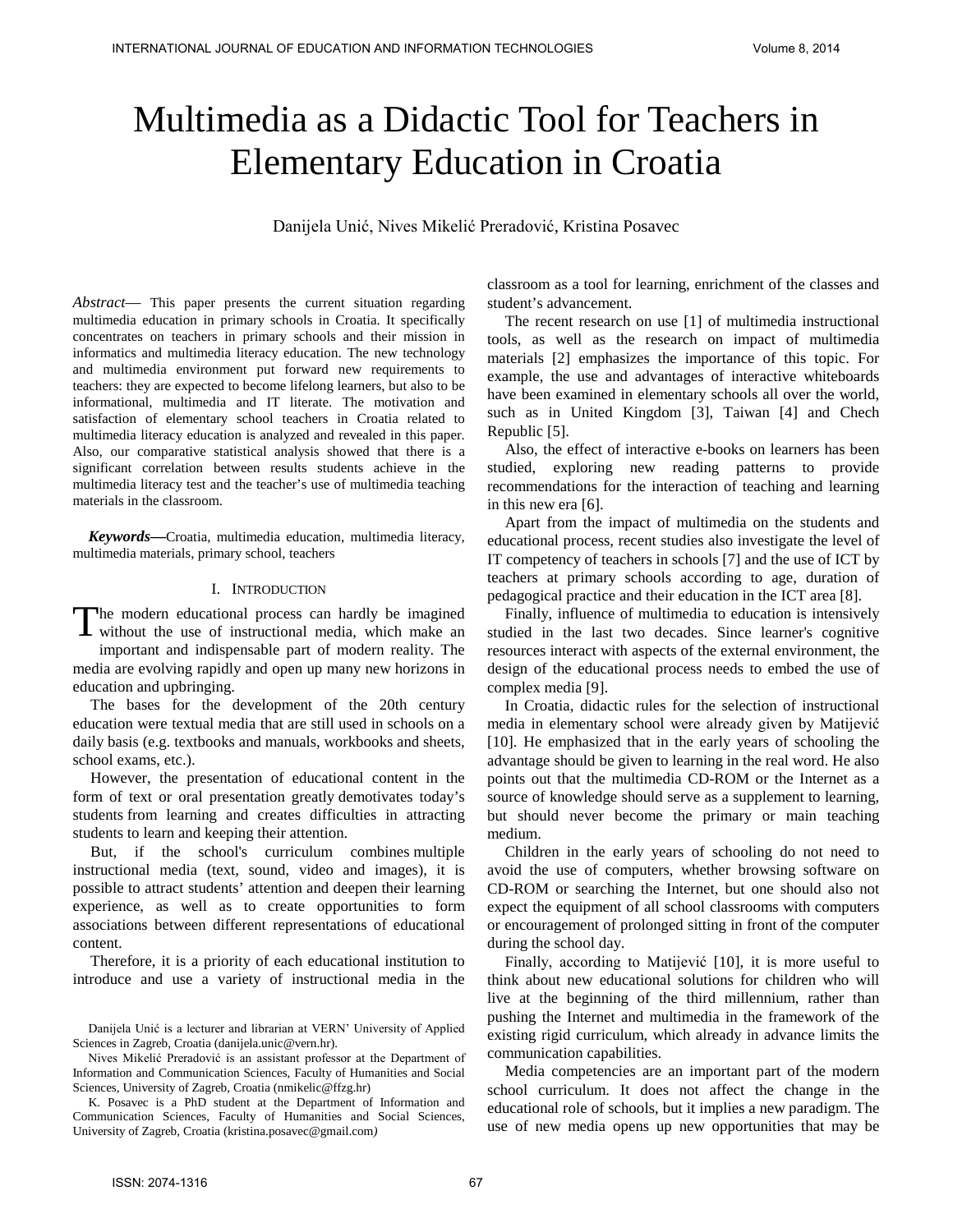creatively introduced into different teaching units and topics of all courses in primary and secondary schools.

#### II. MULTIMEDIA FOR PRIMARY SCHOOL STUDENTS

Educational institutions may be the most appropriate place for the use of multimedia. Graphics and animation are the most important for the youngest age, while sound can often replace or supplement the text (e.g. in reading exercises).

However, slightly older children and adults benefit more from the use of quality images supplemented by text and/or video clips.

In the didactic sense, multimedia denotes the teaching and learning tools that merge graphics, audio, video, animation and text, with which a student can interact on nearly the same intellectual level as with a teacher.

The simultaneous inclusion of multimedia elements in the curriculum allows students to make internal connections between theoretical models and their own previous knowledge and experiences, which leads to a better understanding and knowledge acquisition.

The various media and their elements possess different characteristics that affect the experience of a student in different ways.

But, aside from properties of media and media content, selection can also be made according to the criteria related to the learning outcomes and educational goals and according to the teacher's attitude and his/her qualifications, as well as the availability of media content and availability of equipment.

#### III. MULTIMEDIA EDUCATION AND PRIMARY SCHOOL TEACHERS IN CROATIA

From the methodical aspect, teachers should create conditions for the development of children's current and potential capabilities and be responsive to the needs of students.

However, today's teachers were not born into the digital world and must learn to communicate in the language and style of their students.

While teachers have a habit of long-term planning and expectations, the new generation of students is essentially all about "now" and "as soon as possible".

Elderly teachers, who remember a time before computerization and digitization, consider such impatience as a lack of attention, a lack of social skills and a lack of personal contact.

But new generations of students are born in the digital era, with fewer books and even fewer television hours, which results in different modes of attention. Their attention is linearly focused and they are able to focus on several things at once.

In the new technology enhanced multimedia environment teachers are faced with new requirements, they are expected to be lifelong learners, but also to be both information and computer literate.

So far the lifelong training of teachers has only been applied in the methodological area, which is no longer enough. Given the disparity between information or computer literacy of students and teachers (where students tend to have a higher

level of literacy), it is necessary to improve teachers in technical and technological fields: they need to learn how, when, what and for what purpose to use multimedia [11].

However, teachers do not have to master all new technologies. But, they need to find ways to use the language that students understand, encouraging them to use technology for educational purposes, giving them assignments that will activate them and motivate them for learning. It is important for teachers to have a positive attitude towards the implementation and use of computers in education.

That does not mean the traditional curriculum needs to be changed.

The basic skills: reading, writing, knowledge of mathematics and logical thinking are still important, but the new content and the one that will follow are digitally and technologically dictated.

Today's students are used to the fast pace of computer games, instantaneity of hypertext, fast receiving of information and its continuous availability, as well as to immediacy of hypertext and instant messaging, which makes them absolutely impatient for the traditional slow systematic transfer of the learning content.

Methods of learning step by step are no longer effective for students who spend most of their free time playing video games.

Their core competence is multitasking. Also, they use different parts of their brain for information processing, compared to children born in previous generations [12].

They look for immediate feedback on their knowledge and prefer the content presented by graphics, sound and video more than text.

They have to learn surrounded by dynamic media with a high level of interactivity, they use random access to content rather than the linear one. As soon as they are offered the static text and graphics, they lose interest and their attention drops significantly.

Most of them are visual types. Therefore, the verbal or textual content supported by the visual content raises their motivation for learning and capability to memorize details [13].

Since they have grown up with video games, they perceive the learning method of trial and error as a metaphor for learning.

The above described learning habits of students require the design of teaching materials that allow students to experiment with the content, avoiding lessons with narration and lecturing style, and enabling them to learn course concepts and new skills through play [14].

The question is which approach a teacher should take to educate the students, since he/she has to change the methodology of acquiring basic knowledge and skills, but in the same time also needs to be educated and open-minded to new tools and technologies.

Today's older generation socialized in some other way and is now learning a new language, a language spoken by students of the 21st century, the native speakers of technology.

The new technology and multimedia environment put forward new requirements to teachers; they are expected to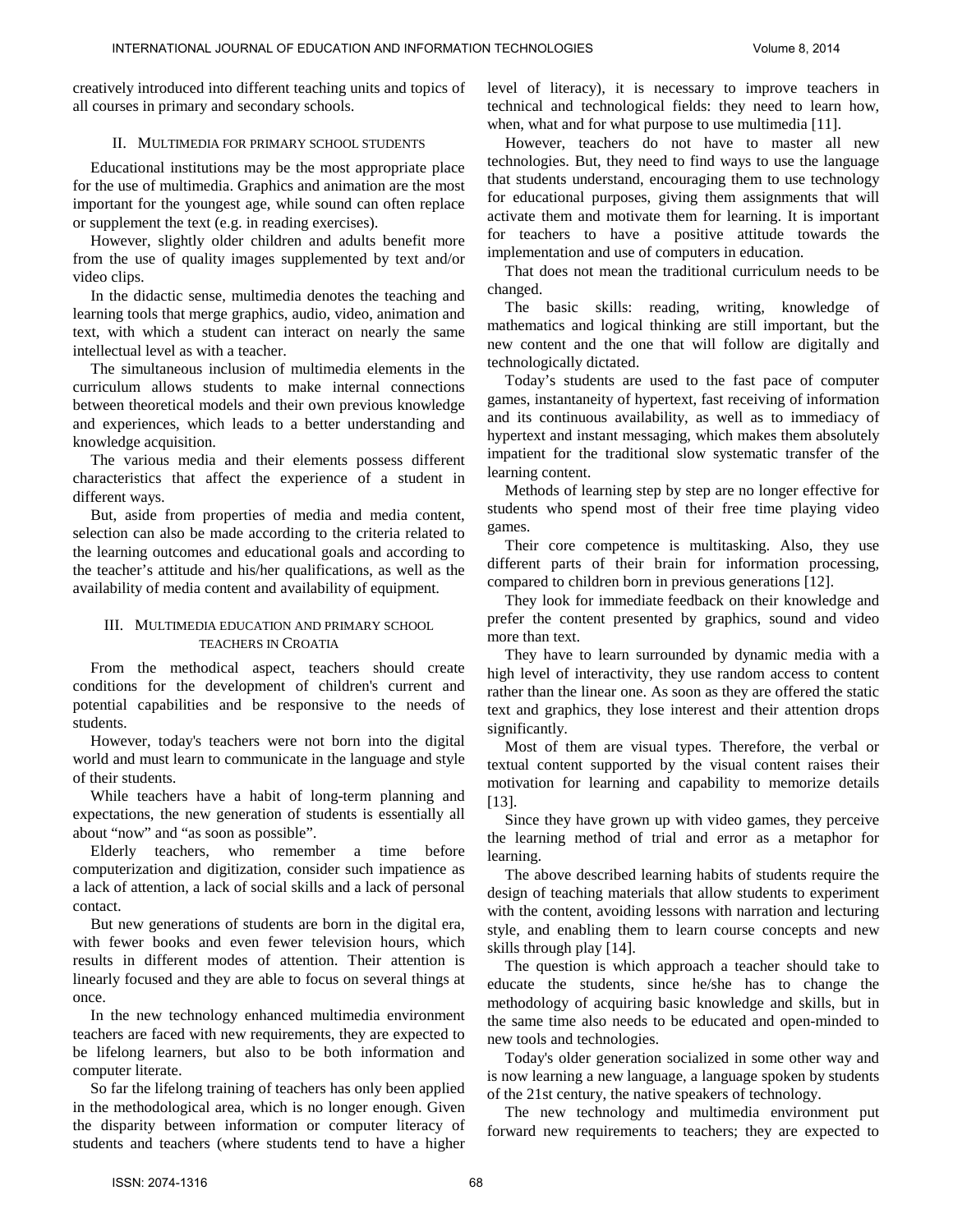become lifelong learners, but also to be informational, multimedia and IT literate.

On the other hand, the educational system in Croatia is still based on the traditional approach that does not take into account the difference between today's students and their teachers and as such faces lot of difficulties in reaching today's students.

In the next sections we present the results of our research study on teachers' use of multimedia in their everyday teaching in Croatia.

Also, we give the analysis of their attitudes on the importance of multimedia literacy education in the elementary education and the analysis of the level of teacher's personal motivation in the process of multimedia literacy education.

#### IV. ANALYSIS OF EMPIRICAL RESEARCH ON TEACHERS' USE OF MULTIMEDIA

In the first part of the study, a quantitative method involving a survey questionnaire as a measuring instrument was used. The analysis and interpretation of teachers' attitudes towards multimedia literacy education was conducted on a sample of elementary school computer science teachers.

The aim of the survey was to identify teachers' use of multimedia in their everyday work, as well as their awareness of the important role of teachers in multimedia literacy education.

Computer science teachers were selected as a target group since they tend to be the core promoters of computer and multimedia literacy education in school.

The respondents were teachers who use textbook "My Portal" [15] with accompanying multimedia CD, which is the most frequently used textbook in Croatian elementary schools.

Also, according to the evaluation criteria for interactive educational resources, the multimedia CD (Fig. 1.) accompanying the textbook ranks the highest among all other multimedia textbook supplements [16].



Fig. 1. The screenshot of the "My Portal" multimedia CD-ROM

The research was conducted with computer science teachers from ten elementary schools in the City of Zagreb and Zagreb County.

The aim of the first part of the study was to determine the teacher's own assessment of his/her degree of knowledge and skills required for work with multimedia materials.

Also, the use of the accompanying multimedia CD in the classroom was examined, as well as the level and frequency of its use in computer science curriculum.

Furthermore, the teachers' attitudes towards the effect of multimedia aids in the computer science curriculum were determined.

Finally, we analyzed whether teachers encourage students to use multimedia instructional materials, as well as methods of teacher training in information technology and multimedia.

Regarding the structure of the sample, we discovered the following: the majority of computer science teachers are female, who make up 70% of total respondents (Fig. 2).



Fig. 2. The structure of teachers' sample with regard to gender

The age distribution in Fig. 3 shows that we obtained quite interesting distribution pattern when it comes to the age of respondents.

A majority of the respondents were aged between 40 and 49 years, followed by teachers aged between 50 to 59 years.



Fig. 3. The structure of teachers' sample with regard to age

Given that teachers voluntarily entered into the research collaboration, it is a surprising discovery that teachers of younger age were underrepresented in this sample, which indicates that the older generation of teachers are also interested in promoting computer and multimedia literacy education.

Furthermore, due to different professional background of teachers in primary schools, the initial research task was to determine the level of knowledge and skills needed to work with multimedia tools. For this task, the method of selfassessment was used.

Teachers were asked to evaluate their level of multimedia knowledge and skills in a way that they chose one of the three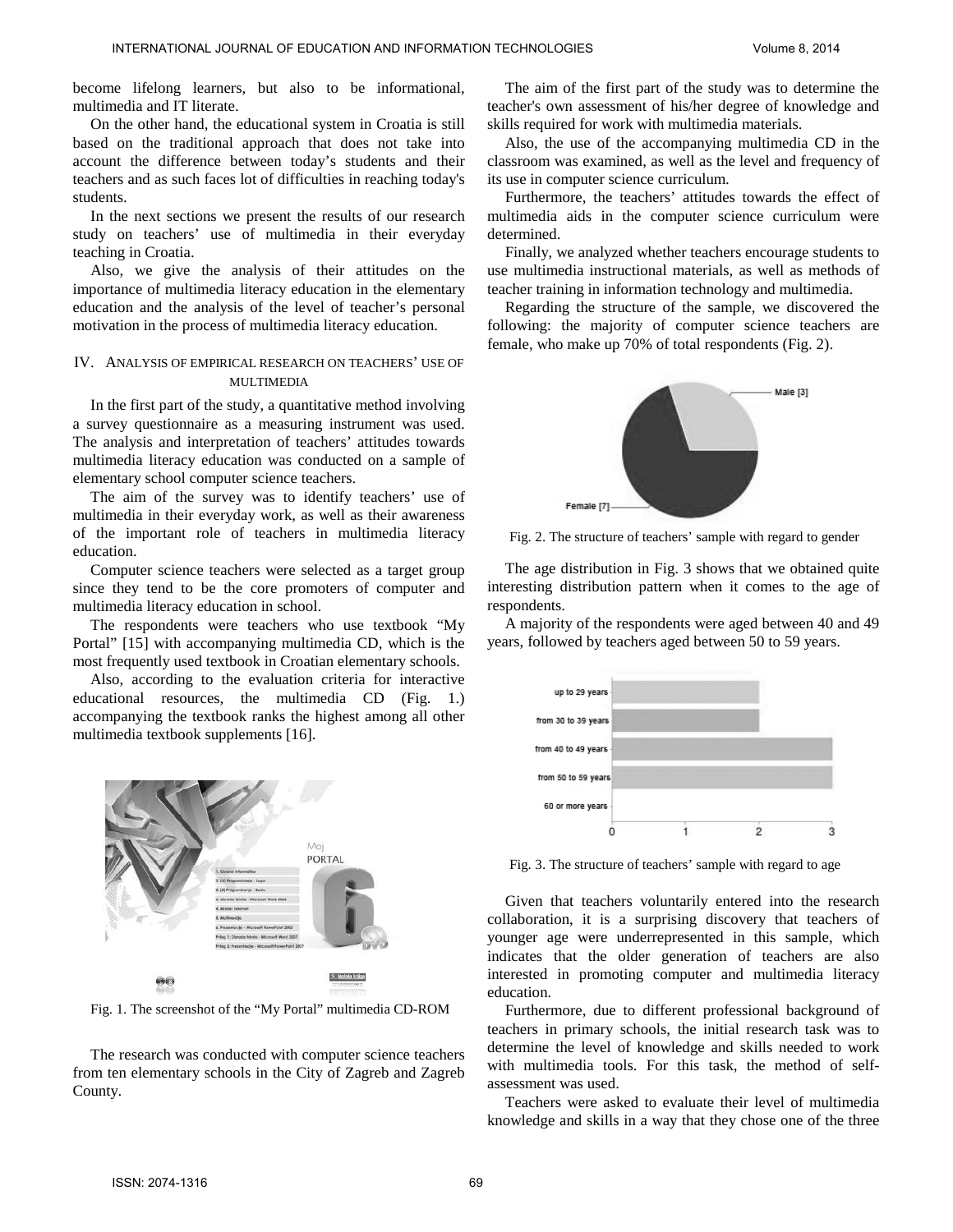offered responses that are considered to best reflect the level of their multimedia knowledge and skills.

Half of the respondents believe that they possess good knowledge and skills to work with multimedia, 10% of them consider that they possess sufficient knowledge, while 40% presume they possess excellent multimedia knowledge and skills, as presented in Table 1.

|                     | Num(n) | Percent $(\% )$ |
|---------------------|--------|-----------------|
| Sufficient          |        |                 |
| knowledge and       |        | 10              |
| skills to work with |        |                 |
| multimedia          |        |                 |
| Good knowledge      |        |                 |
| and skills to work  |        | 50              |
| with multimedia     |        |                 |
| Excellent           |        |                 |
| knowledge and       |        | 40              |
| skills to work with |        |                 |
| multimedia          |        |                 |
| <b>TOTAL</b>        |        |                 |

Table 1. Self-assessment of knowledge and skills to work with multimedia

An important task was to examine whether teachers use the accompanying multimedia CD in the classroom and, more importantly, to examine the level and methods of using the accompanying CD in order to perform a further research in the form of student assessment.

According to teachers' answers, presented in Fig. 4., we determined that all teachers use the accompanying CD, with the only difference in the method being used and frequency of its use in the classroom.



Fig. 4. The use of the multimedia CD accompanying the textbook

Three teachers declared they always use the CD, with each teaching unit. Two teachers acknowledged that they use the CD sometimes, only with particular content. Finally, one teacher admitted that he encourages students to use the CD at home, independently.

The remaining teachers, three of them, selected multiple responses, declaring that they use CD sometimes with particular content, but also encourage students to use CD independently at home.

In addition to this CD, we wanted to determine whether teachers use some other programs and tools to create multimedia instructional materials on their own.

Several tools for the creation of multimedia instructional materials were offered several tools for creating multimedia materials, and teachers had to choose one or multiple answers to this survey question.

Among all multimedia tools, Movie Maker is being used the most often by these teachers.

Furthermore, we discovered that not a single teacher has selected the option "none" and also none of the teachers uses Raptivity tool, which is a commercial tool, but with the free trial version (Fig. 5).



Fig. 5. The use of tools for the creation of multimedia instructional materials

Teachers also stated that, in addition to their classes, they make presentation in PowerPoint and Prezi, as well as different quizzes.

In response to a question about the use of tools for creation of online quizzes and tests, 50% (5 teachers) indicated that they use none of the tools from the list.

Since we wanted to investigate the frequency of use of such tools, we actually found out that Moodle is being used the most often for the creation of interactive online quizzes and tests (Fig. 6).



Fig. 6. The use of tools for the creation of multimedia interactive online tests and quizzes

The following group of questions aimed to determine if teachers encourage students to use multimedia materials and in what ways they assist them. Since all teachers responded affirmatively, they also listed following modes of encouragement:

- Instructing students to use multimedia materials that may be found on the Internet, providing exact web addresses
- Combining multiple tools for the creation of a single piece of work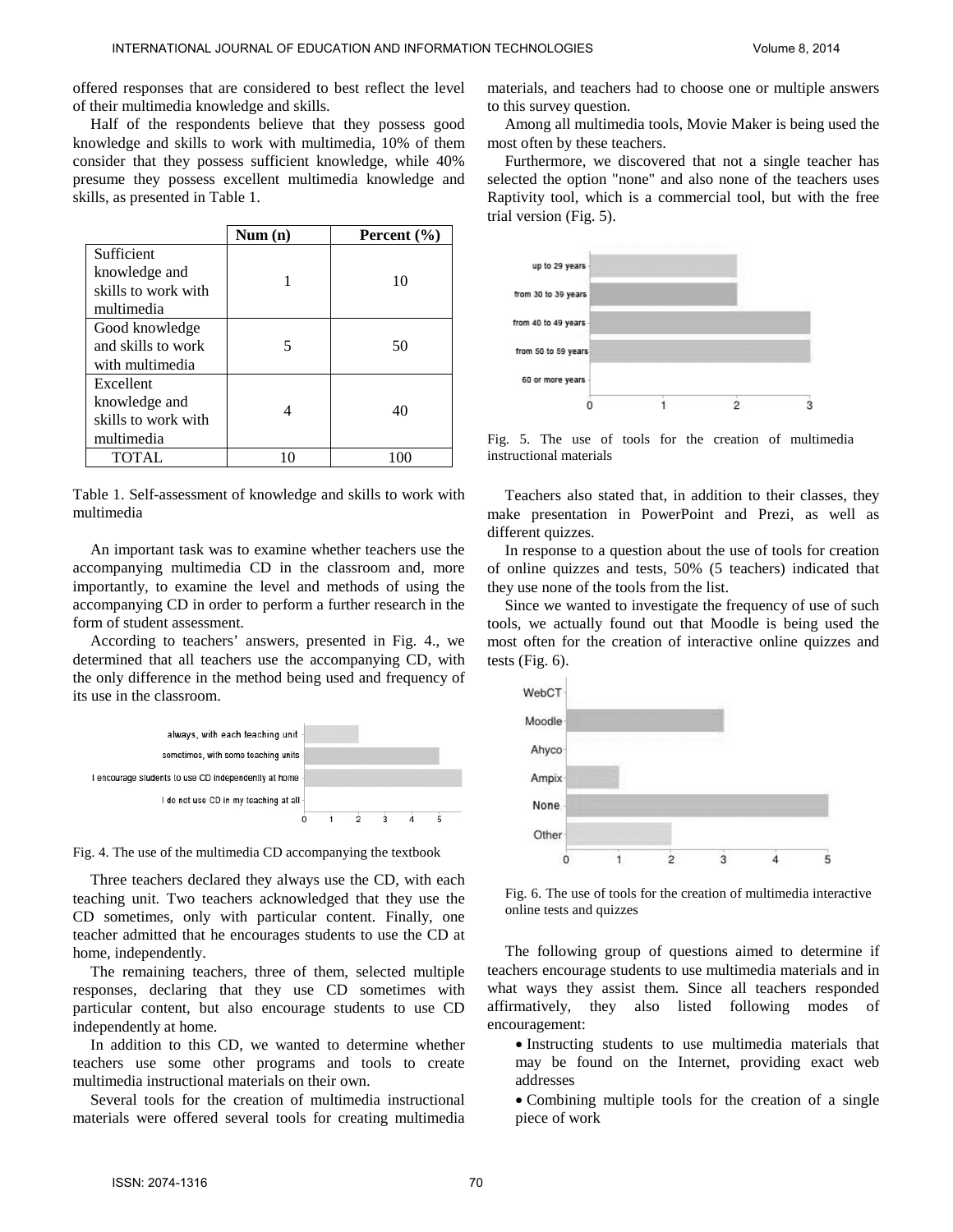• Referring students to specific websites that offer free multimedia tools and applications

• Preparing additional material for the recapitulation or covering additional learning content according to their wishes

- Developing small projects for computer science or some other school subject that requires use of a multimedia tool
- Encouraging students to work with different multimedia tools at home
- Through homework and recapitulation
- Solving practical tasks in class
- Creating their own Movie Maker clips based on their photos and videos

After a group of questions about the tools and the use of multimedia, we wanted to determine what are the attitudes and opinions of teachers about the goals of using multimedia content (a combination of images, animations and sound) in school.

They were given the following list of goals to choose from:

- To encourage student's curiosity
- To motivate students' to acquire knowledge and skills
- To raise students' attention and interest
- To facilitate the process of learning and teaching
- To enrich student's knowledge introducing new content

As seen from the Fig. 7, the most important goal of using multimedia in education is raising student's motivation, according to opinion of teachers.

Rising of the motivation for learning is followed by encouraging student's curiosity, facilitating teaching and learning as well as the enrichment of his/her knowledge, while encouraging student's attention tends to be one of the least important goals for the use of multimedia in teaching.



Fig. 7. The goals of using multimedia materials in the educational process

Given the impact of the use of multimedia in teaching, the teachers fully agreed that students are more successful when they use multimedia materials, apart from traditional teaching materials.

### V. COMPUTER SCIENCE CURRICULUM ON MULTIMEDIA AND STUDENTS' QUIZ

<span id="page-4-0"></span>The aim of the second part of the study was to determine the level of computer and multimedia literacy students achieve during the primary education through computer science course. This course was chosen because computer science teachers are, unlike a number of other primary school teachers, trained to use computers and are more aware that computer offers new opportunities for learning.

Our hypothesis was that the evaluation of the level of computer and multimedia literacy of students and the analysis of motivation and satisfaction of teachers in the process of multimedia literacy education can reveal the current situation in primary schools in Croatia.

Analyzing the computer science curriculum, it was decided that assessment will be carried out on 6th grade students, since the computer science curriculum for primary schools introduces teaching about multimedia in the 6th grade.

In the 6th grade, students acquire knowledge of the key multimedia concepts: multimedia, media types (text , image, sound, animation, video), a microphone, sound recording programs, storing of sound recordings, WAV, MP3 playlist, video capture, mounting frames, video transition, timeline, inserting sound files, inserting images, inserting video clips, trailers, the quality of the video file, etc.

Acquired skills refer to the ability of a student to recognize an audio file, record sound or voice via microphone and save the recording in a sound file. The student may use any available media player (e.g MediaPlayer).

Using a digital camera he/she should be able to create a small video clip in web-quality from several separate video clips. He should also be able to make a creative video clip in Windows MovieMaker.

With the help of the teacher (or on his own), he should manage to insert a video clip, set its duration, set transitions between clips, insert audio recorded through the microphone, insert the music file and add sound effects.

The student can add text and images to his video clip, specify its duration and ultimately save the video clip to a file.

Furthermore,  $6<sup>th</sup>$  grade students acquire new skills and key terms about presentations, working in different programs to create presentations and acquiring skills to:

- work with PowerPoint interface
- to open, create and save presentations
- to shape and shade the text on the slide
- to insert and format illustrations
- to move slides in the slide view
- to copy and delete slides and
- to print presentation.

They can also acquire knowledge about the use of readymade animation schemes and, creating animations from the already available effects.

The student should master the skills to solve tasks related to multimedia independently, quickly, thoroughly and accurately.

They should also be able to use program interface on their own, independently prepare a multimedia presentation and save it to their hard drive.

Interactive multimedia quiz for students was developed for research purposes in HotPotato application and implemented in Croatian Academic and Research Network  $(Carnet's)^1$  $(Carnet's)^1$ 

<sup>&</sup>lt;sup>1</sup> Croatian Academic and Research Network: www.carnet.hr/en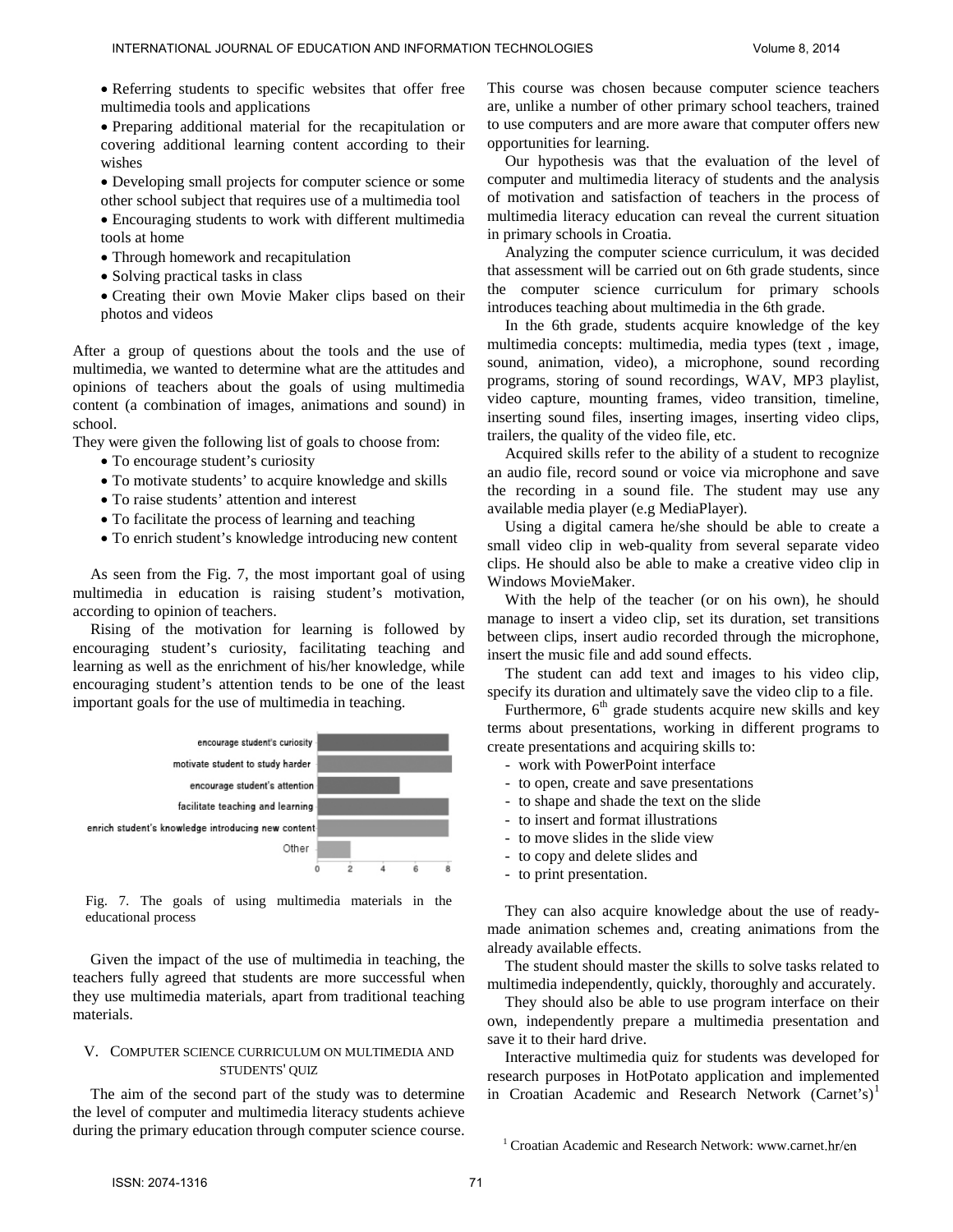learning management system - Loomen, in order to assess the students' knowledge of the previously studied teaching unit processing text in MS Word.

The quiz consisted of 24 questions of different types (single and multiple choices, drag and drop, embedded answers, true and false, etc.). These questions were designed similar to exercises in tutorials and materials available on "My Portal" multimedia CD-ROM (Fig. 8, 9, 10 and 11).



Fig. 8. Teaching and learning materials on "My Portal" multimedia CD-ROM covering teaching unit on multimedia



Fig. 9. Brain teaser exercise on "My Portal" multimedia CD-ROM



Fig. 10. Crossword exercise on "My Portal" multimedia CD-ROM

The quiz also had a time limit. Unlike a conventional quiz consisting of above listed types of questions, an interactive multimedia quiz gives students immediate feedback and can be very motivating.

| Vježba n - Pregram Windows Movie Maker                                                                                                   |                                            |                                                     |            |             | PORTAL -IOC<br><b>C D</b> |
|------------------------------------------------------------------------------------------------------------------------------------------|--------------------------------------------|-----------------------------------------------------|------------|-------------|---------------------------|
| Datotela Uzol Frikat Alat Segment Reproducted Pomoć                                                                                      |                                            |                                                     |            |             |                           |
| $\begin{array}{c} 1 & \mathbf{1} & \mathbf{1} & \mathbf{1} \\ 0 & \mathbf{1} & \mathbf{1} & \mathbf{1} \end{array}$                      | <b>El Zedaci</b><br>Zieke<br><b>BLEVON</b> |                                                     | 光度 三 間一    |             |                           |
| Zaberi Men                                                                                                                               | Zbirke: Levovi                             | Forucle segment i spunke ga na ploču scenaria dole. |            | Lavorei 001 |                           |
| 1. Ulivati video                                                                                                                         | $\langle \hat{n} \rangle$                  | <b>CONTRACTOR</b>                                   |            |             |                           |
| Hystarax iz video unedica<br><b>Lived Was</b><br><b>Uvenida</b><br>Livest audio & glazbu                                                 |                                            | <b>Contract</b>                                     |            |             |                           |
| 2. Usedi film                                                                                                                            | ۵                                          | Levest 000                                          | Lincol 000 |             |                           |
| Private direct<br><b>Fragist video efekata</b><br><b>Practicel video produce</b><br><b>Napravi naskve il zaskoje</b><br>Nacrosi Autorian |                                            |                                                     |            |             |                           |
| 3. Zevrši tim                                                                                                                            | w                                          | <b>FEEDS</b>                                        |            |             |                           |
| Savjeti za pravljenje tilma                                                                                                              | <b>Elevene OD4</b><br>(n)                  | Označite sve isječke                                |            |             |                           |
| Kalikudniego veden<br>A alia unadivati segmente<br>Kako dodavati nadove, afakte, prodate<br>Kalu sprenyd i djeliti filmive               |                                            |                                                     |            | Pactoro     | 000000/000229             |

Fig. 11. Video capture exercise on "My Portal" multimedia CD-ROM

#### VI. COMPARATIVE ANALYSIS OF STUDENTS' QUIZ RESULTS AND TEACHER SURVEYS

Analyzing the results of the survey, we found out that most of the teachers do not use accompanying multimedia CD-ROM regularly and that most of them use it only occasionally in the classroom, leaving up to students to decide whether they will use multimedia resources independently at home, in an uncontrolled environment.

Furthermore, a significantly small number of surveyed teachers have time and opportunity to use multimedia instructional materials accompanying the textbook in the classroom.

In other words, there is a significant difference between teachers who use multimedia materials during the class time in primary schools and those who do not, which is reflected in a better way of knowledge transfer in favor of the former.

Fig. 12 graphically presents data on the use of multimedia CD-ROM by teachers in all surveyed schools.



Fig. 12. Teachers' use of the multimedia CD-ROM in the classroom

The comparative analysis revealed that there is a statistically significant difference in the acquisition of knowledge between children that use multimedia CD regularly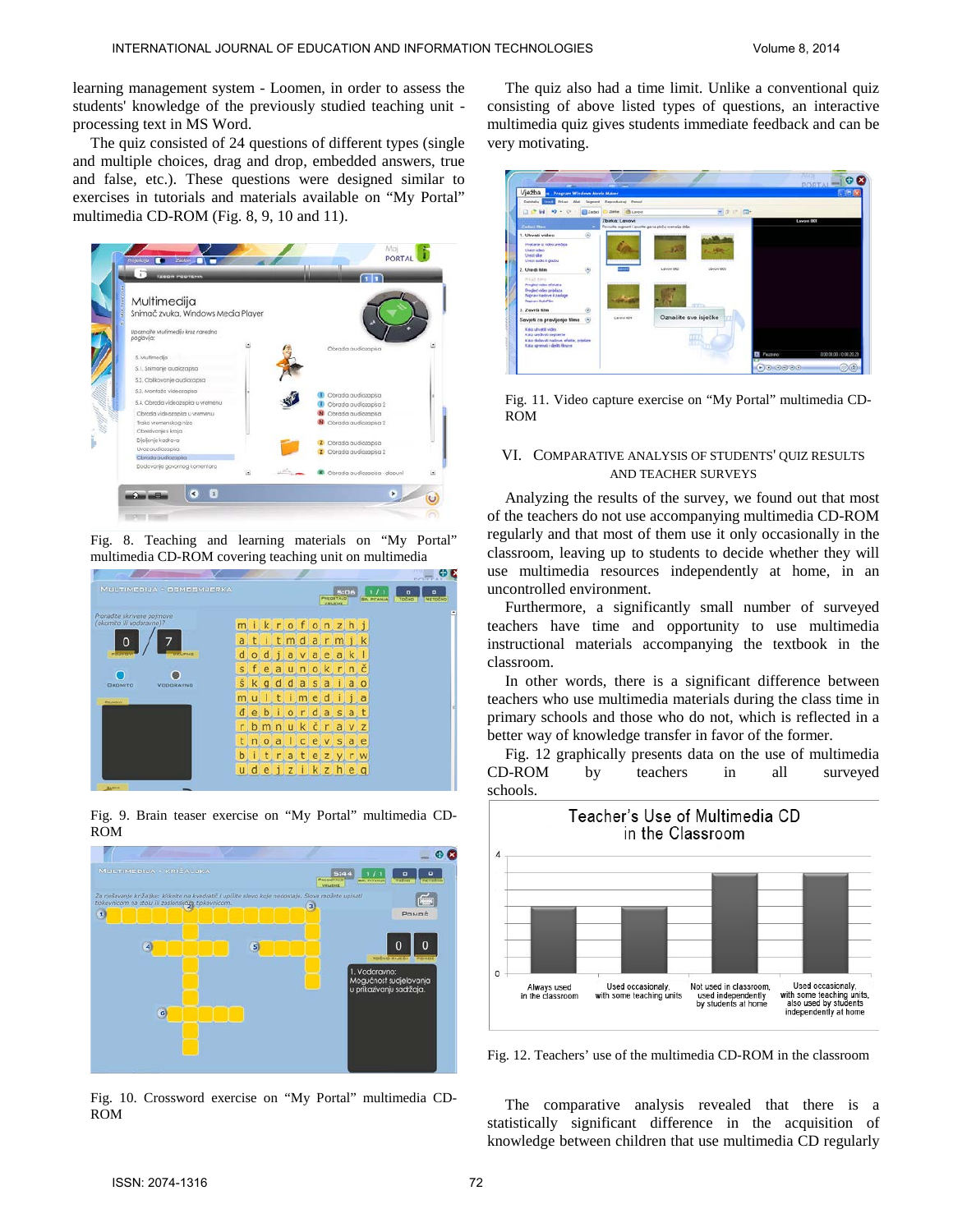in school and children who use it in school only occasionally and / or independently at home.



Fig. 13. Comparison of the mean of quiz scores for 3 groups of students

According to the frequency of use of multimedia CD-ROM in the classroom, 6th grade students were divided into three groups.

Group 1 - use multimedia CD continuously, with each lesson;

Group 2 - use multimedia CD occasionally in class

Group 3 - use multimedia CD occasionally in class and additionally at home on their own, following the teacher recommendation

The group 1 consisted of 41 students: 17 boys (41%) and 24 girls (59%). In the group 2 there were 56 students: 33 boys (59%) and 23 girls (41%). In the group 3, there were 65 students: 36 boys (55%) and 29 girls (45%).

The average score on the quiz for each group was:

- Group 1: 85.68% ± 17:39%
- $-$  Group 2: 75.48  $\pm$  9.88%
- Group 3:  $76.42 \pm 9.98\%$ .

Analysis of variance (ANOVA) showed statistically significant differences between the results obtained in these three groups of students

- $-F(2, 159) = 9.691$
- $-p < 0.001$ .

Tukey's post-hoc analysis of three groups (Fig.13) indicates that students belonging to group 1 ( $M = 85.68$ , 95% CI [80.19 - 91.17]) achieved significantly better results than students in group 2 (M = 75.48, 95% CI [72.84-78.13]) p < 0.001)

They also achieved better results than students in the group  $3 (M = 76.42, 95\% \text{ CI} [76.44 - 80.44]) p = 0.001.$ 

Results of students in group 2 and group 3 did not statistically differ from each other ( $p = 0.908$ ).

Furthermore, a comparative statistical analysis of the results proved that there is a significant correlation between results students achieved in the quiz and the teacher's use of multimedia CD in the classroom.



Fig. 14. Correlation between student's achievement in the computer quiz and the teacher's use of multimedia CD in the classroom

Fig. 14 provides insight into the significant differences in the use of multimedia CD (e.g. in a controlled environment or individually at home, always or occasionally) with respect to the school that students attend school and with respect to the school's rank in the quiz.

Thus, two schools where students achieved the best quiz results (rank 1 and 2, respectively or rank 7 and 6 in the reverse ranking) use multimedia CD with each teaching unit, while in the other schools (where the multimedia CD is used only occasionally in the classroom or the occasional use of the CD in the classroom is combined with independent use at home) students scored lower in the quiz and, consequently, school achieved the lower rank.

## VII. CONCLUSION

This paper presents the results of our attempt to capture the links between teacher's attitudes and motivation for the introduction of multimedia literacy education in elementary schools and the student's success in the computer science course.

The research revealed that, along with (still irreplaceable) traditional approach to education (where a teacher serves as a primary source of knowledge and controls content of the course as well as the teaching and learning process), the use of high-quality multimedia materials can contribute to a better acquisition of knowledge.

Our study actually proved results already reported in other research studies.

A study by Perry [17] has shown that pupils using multimedia have higher achievement ratings, higher retention and acquire more information in less time.

The reasons are self-paced control of the learning process, one-on-one approach to information acquiring, immediate interaction and feedback as well as constant, highly effective reinforcement of the content.

Multimedia learning resources present pupils with more opportunities to apply what they learned as well as repeated interaction with the material.

Advantages of multimedia learning are:

- higher achievement ratings
- higher retention
- acquiring more information in less time
- self-paced control of the learning process